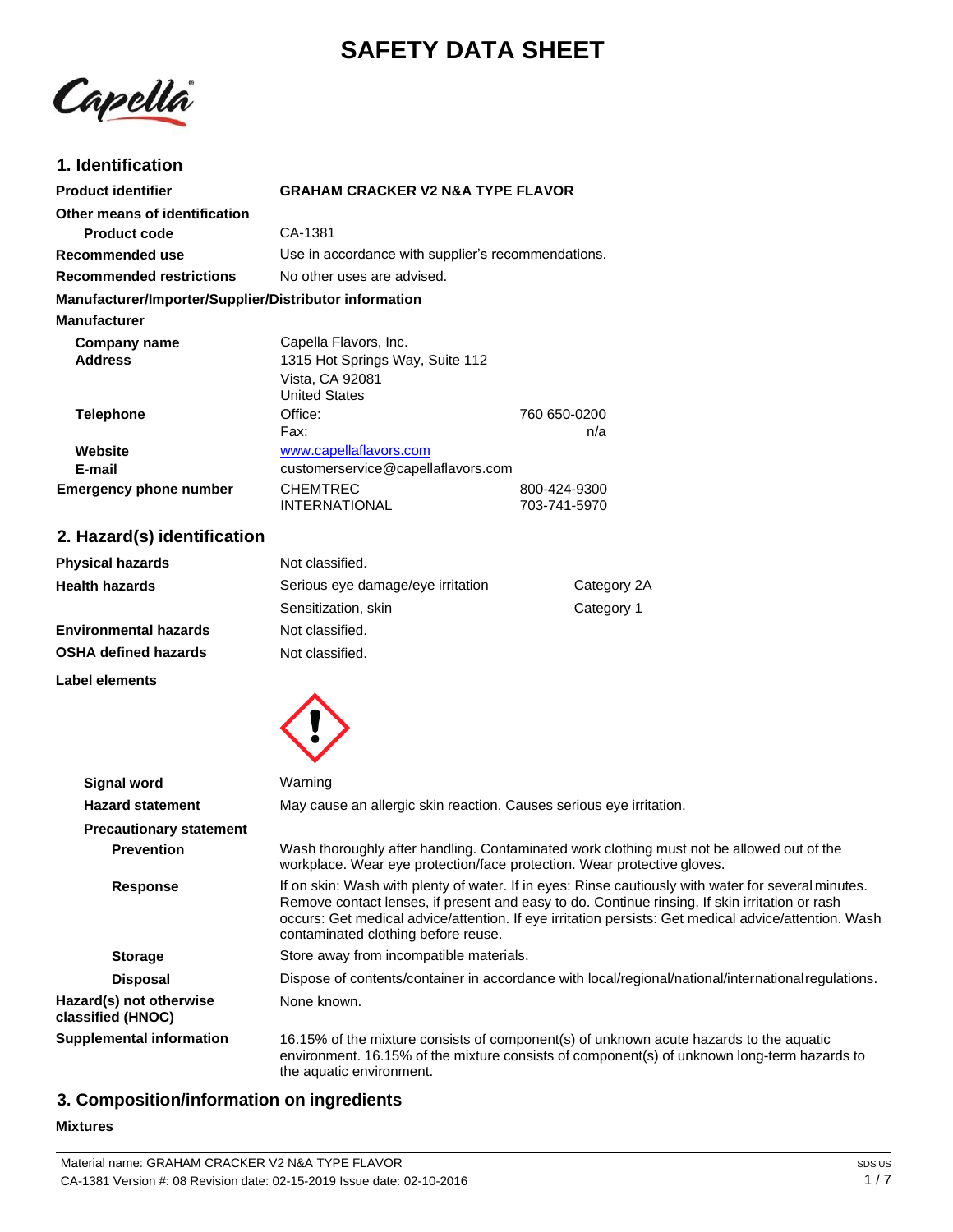| <b>Chemical name</b>                     | Common name and synonyms | <b>CAS number</b> | %         |
|------------------------------------------|--------------------------|-------------------|-----------|
| PROPYLENE GLYCOL<br>NFI                  | <b>NOM</b>               | $57 - 55 - 6$     | $50 - 60$ |
| VANILLIN #234                            |                          | 121-33-5          | $10 - 20$ |
| <b>BENZYL ALCOHOL</b><br>#38<br>NOM NFI  |                          | 100-51-6          | $3 - 5$   |
| <b>CINNAMON OLEORESIN</b><br>#155        |                          | 84961-46-6        | $<$ 1     |
| Other components below reportable levels |                          |                   | $10 - 20$ |

Other components below reportable levels

\*Designates that a specific chemical identity and/or percentage of composition has been withheld as a trade secret.

#### **4. First-aid measures**

| <b>Inhalation</b>                                                            | Move to fresh air. Call a physician if symptoms develop or persist.                                                                                                                                    |
|------------------------------------------------------------------------------|--------------------------------------------------------------------------------------------------------------------------------------------------------------------------------------------------------|
| <b>Skin contact</b>                                                          | Remove contaminated clothing immediately and wash skin with soap and water. In case of<br>eczema or other skin disorders: Seek medical attention and take along these instructions.                    |
| Eye contact                                                                  | Immediately flush eyes with plenty of water for at least 15 minutes. Remove contact lenses, if<br>present and easy to do. Continue rinsing. Get medical attention if irritation develops and persists. |
| Ingestion                                                                    | Rinse mouth. Get medical attention if symptoms occur.                                                                                                                                                  |
| <b>Most important</b><br>symptoms/effects, acute and<br>delayed              | Severe eye irritation. Symptoms may include stinging, tearing, redness, swelling, and blurred<br>vision. May cause an allergic skin reaction. Dermatitis. Rash.                                        |
| Indication of immediate<br>medical attention and special<br>treatment needed | Provide general supportive measures and treat symptomatically. Keep victim under observation.<br>Symptoms may be delayed.                                                                              |
| <b>General information</b>                                                   | Ensure that medical personnel are aware of the material(s) involved, and take precautions to<br>protect themselves. Wash contaminated clothing before reuse.                                           |
| 5. Fire-fighting measures                                                    |                                                                                                                                                                                                        |

| Suitable extinguishing media                                     | Alcohol resistant foam. Powder. Carbon dioxide (CO2).                                         |  |
|------------------------------------------------------------------|-----------------------------------------------------------------------------------------------|--|
| Unsuitable extinguishing<br>media                                | Do not use water jet as an extinguisher, as this will spread the fire.                        |  |
| Specific hazards arising from<br>the chemical                    | During fire, gases hazardous to health may be formed.                                         |  |
| Special protective equipment<br>and precautions for firefighters | Self-contained breathing apparatus and full protective clothing must be worn in case of fire. |  |
| <b>Fire fighting</b><br>equipment/instructions                   | Move containers from fire area if you can do so without risk.                                 |  |
| <b>Specific methods</b>                                          | Use standard firefighting procedures and consider the hazards of other involved materials.    |  |
| <b>General fire hazards</b>                                      | No unusual fire or explosion hazards noted.                                                   |  |

## **6. Accidental release measures**

| <b>Personal precautions,</b><br>protective equipment and<br>emergency procedures | Keep unnecessary personnel away. Keep people away from and upwind of spill/leak. Wear<br>appropriate protective equipment and clothing during clean-up. Avoid breathing mist/vapors. Do<br>not touch damaged containers or spilled material unless wearing appropriate protective clothing.<br>Ensure adequate ventilation. Local authorities should be advised if significant spillages cannot be<br>contained. For personal protection, see section 8 of the SDS. |
|----------------------------------------------------------------------------------|---------------------------------------------------------------------------------------------------------------------------------------------------------------------------------------------------------------------------------------------------------------------------------------------------------------------------------------------------------------------------------------------------------------------------------------------------------------------|
| Methods and materials for<br>containment and cleaning up                         | Use water spray to reduce vapors or divert vapor cloud drift.<br>Large Spills: Stop the flow of material, if this is without risk. Dike the spilled material, where this is<br>possible. Absorb in vermiculite, dry sand or earth and place into containers. Following product<br>recovery, flush area with water.                                                                                                                                                  |
|                                                                                  | Small Spills: Wipe up with absorbent material (e.g. cloth, fleece). Clean surface thoroughly to<br>remove residual contamination.                                                                                                                                                                                                                                                                                                                                   |
| <b>Environmental precautions</b>                                                 | Never return spills to original containers for re-use. For waste disposal, see section 13 of the SDS.<br>Avoid discharge into drains, water courses or onto the ground.                                                                                                                                                                                                                                                                                             |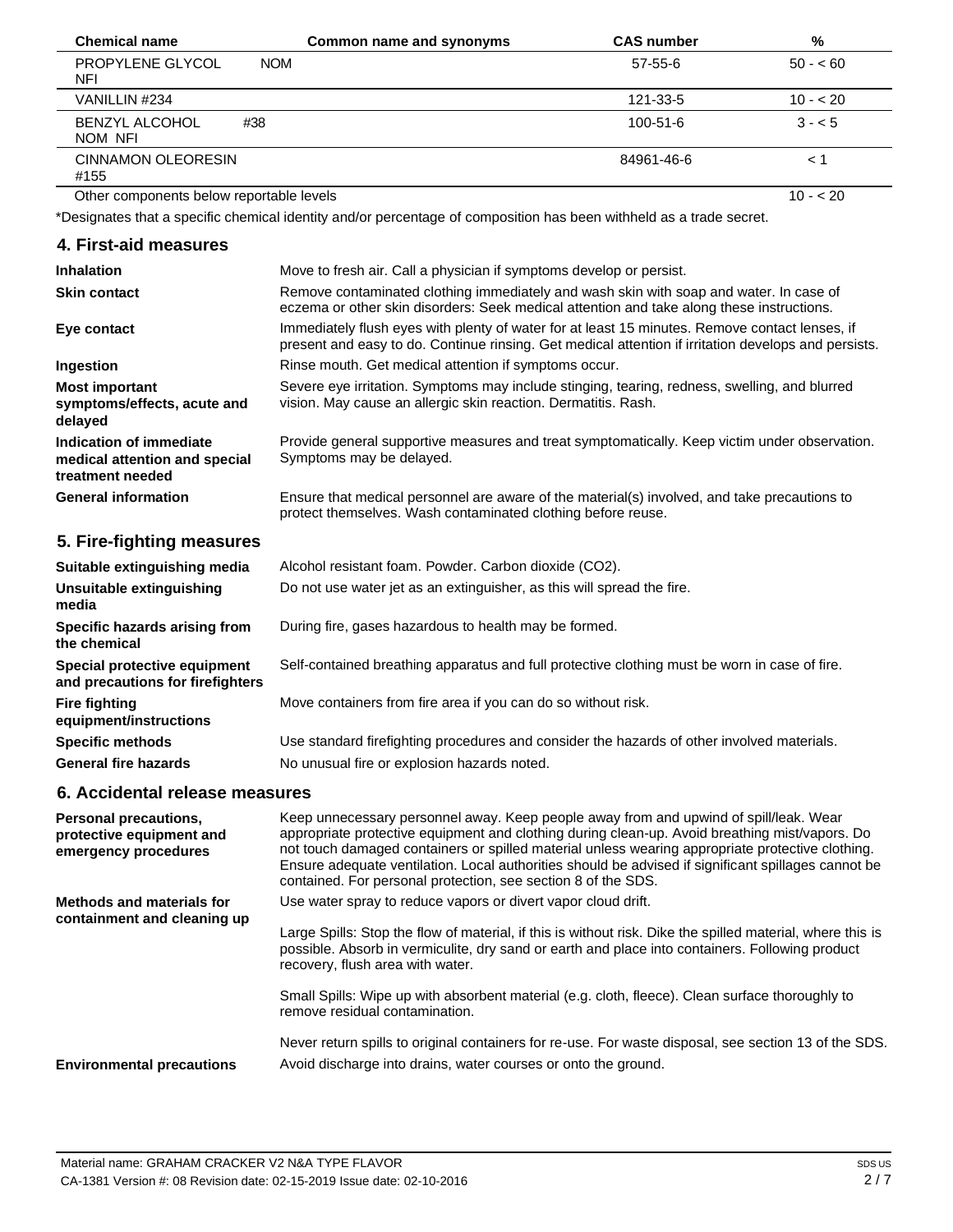## **7. Handling and storage**

**Precautions for safe handling**

Avoid breathing mist/vapors. Avoid contact with eyes, skin, and clothing. Avoid prolonged exposure. Provide adequate ventilation. Wear appropriate personal protective equipment. Observe good industrial hygiene practices.

**Conditions for safe storage, including any incompatibilities** Store in tightly closed container. Store away from incompatible materials (see Section 10 of the SDS).

## **8. Exposure controls/personal protection**

#### **Occupational exposure limits**

The following constituents are the only constituents of the product which have a PEL, TLV or other recommended exposure limit. At this time, the other constituents have no known exposure limits.

|                                                             | US. Workplace Environmental Exposure Level (WEEL) Guides                                                                                                                                                                                                                                                                                                                                    |             |             |
|-------------------------------------------------------------|---------------------------------------------------------------------------------------------------------------------------------------------------------------------------------------------------------------------------------------------------------------------------------------------------------------------------------------------------------------------------------------------|-------------|-------------|
| <b>Components</b>                                           | <b>Type</b>                                                                                                                                                                                                                                                                                                                                                                                 | Value       | <b>Form</b> |
| <b>BENZYL ALCOHOL</b><br>#38 NOM NFI (CAS<br>$100 - 51 - 6$ | <b>TWA</b>                                                                                                                                                                                                                                                                                                                                                                                  | 44.2 mg/m3  |             |
|                                                             |                                                                                                                                                                                                                                                                                                                                                                                             | 10 ppm      |             |
| PROPYLENE GLYCOL<br>NOM NFI (CAS 57-55-6)                   | <b>TWA</b>                                                                                                                                                                                                                                                                                                                                                                                  | 10 mg/m $3$ | Aerosol.    |
| VANILLIN #234 (CAS<br>$121 - 33 - 5$                        | <b>TWA</b>                                                                                                                                                                                                                                                                                                                                                                                  | 10 mg/m3    |             |
| <b>Biological limit values</b>                              | No biological exposure limits noted for the ingredient(s).                                                                                                                                                                                                                                                                                                                                  |             |             |
| Appropriate engineering<br>controls                         | Good general ventilation should be used. Ventilation rates should be matched to conditions. If<br>applicable, use process enclosures, local exhaust ventilation, or other engineering controls to<br>maintain airborne levels below recommended exposure limits. If exposure limits have not been<br>established, maintain airborne levels to an acceptable level. Provide eyewash station. |             |             |
|                                                             | Individual protection measures, such as personal protective equipment                                                                                                                                                                                                                                                                                                                       |             |             |
| <b>Eye/face protection</b>                                  | Face shield is recommended. Wear safety glasses with side shields (or goggles).                                                                                                                                                                                                                                                                                                             |             |             |
| <b>Skin protection</b>                                      |                                                                                                                                                                                                                                                                                                                                                                                             |             |             |
| <b>Hand protection</b>                                      | Wear appropriate chemical resistant gloves.                                                                                                                                                                                                                                                                                                                                                 |             |             |
| Other                                                       | Wear appropriate chemical resistant clothing. Use of an impervious apron is recommended.                                                                                                                                                                                                                                                                                                    |             |             |
| <b>Respiratory protection</b>                               | In case of insufficient ventilation, wear suitable respiratory equipment.                                                                                                                                                                                                                                                                                                                   |             |             |
| <b>Thermal hazards</b>                                      | Wear appropriate thermal protective clothing, when necessary.                                                                                                                                                                                                                                                                                                                               |             |             |
| General hygiene<br>considerations                           | Always observe good personal hygiene measures, such as washing after handling the material<br>and before eating, drinking, and/or smoking. Routinely wash work clothing and protective<br>equipment to remove contaminants. Contaminated work clothing should not be allowed out of the<br>workplace.                                                                                       |             |             |

#### **9. Physical and chemical properties**

| Appearance                                   |                                   |
|----------------------------------------------|-----------------------------------|
| <b>Physical state</b>                        | Liquid.                           |
| Form                                         | Liquid.                           |
| Color                                        | Not available.                    |
| Odor                                         | Not available.                    |
| <b>Odor threshold</b>                        | Not available.                    |
| рH                                           | Not available.                    |
| Melting point/freezing point                 | $-108.4$ °F ( $-78$ °C) estimated |
| Initial boiling point and boiling<br>range   | 370.76 °F (188.2 °C) estimated    |
| <b>Flash point</b>                           | > 210.0 °F (> 98.9 °C) Closed Cup |
| <b>Evaporation rate</b>                      | Not available.                    |
| Flammability (solid, gas)                    | Not applicable.                   |
| Upper/lower flammability or explosive limits |                                   |
| Flammability limit - lower<br>(%)            | Not available.                    |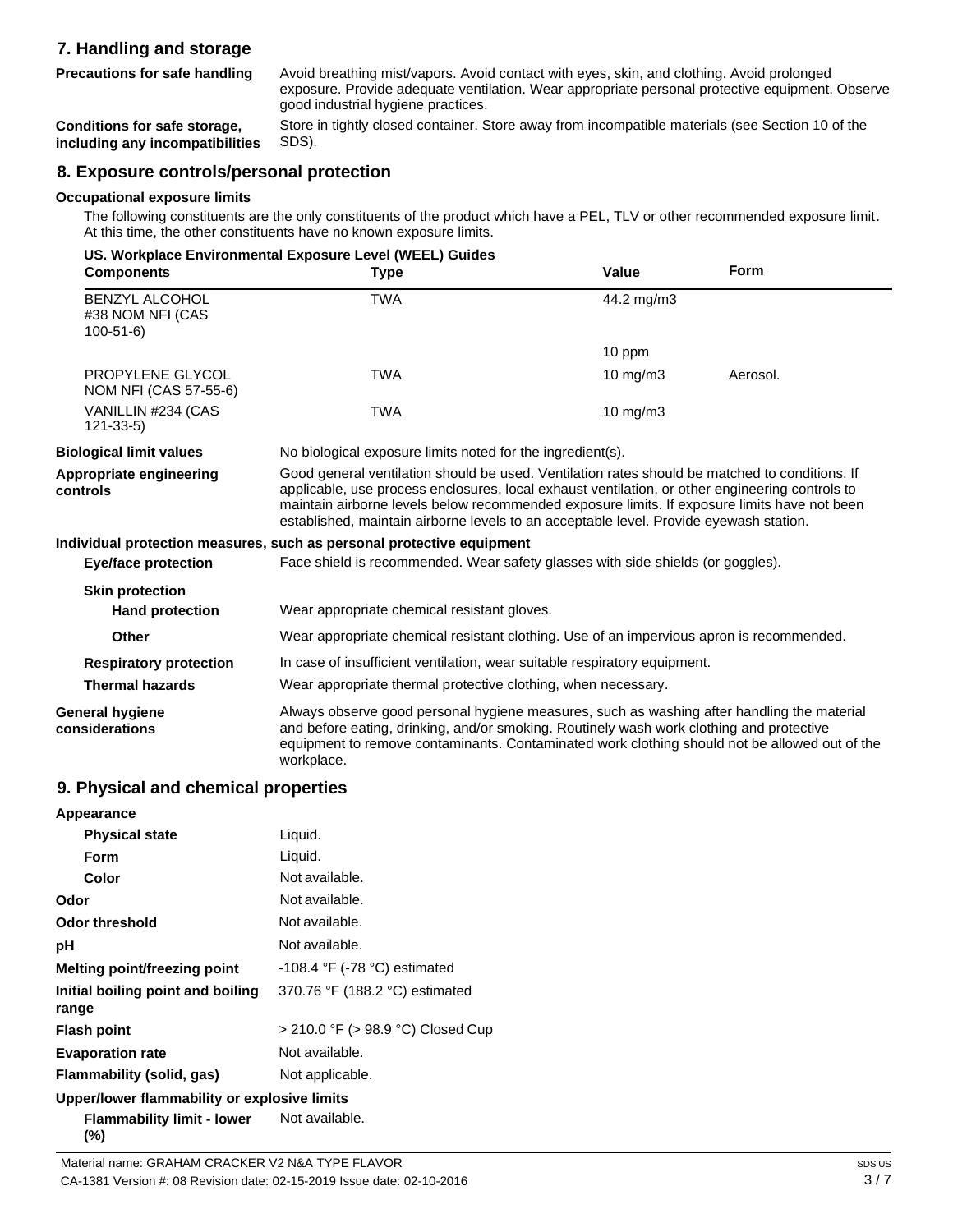| <b>Flammability limit - upper</b>                 | Not available.               |
|---------------------------------------------------|------------------------------|
| $(\%)$                                            |                              |
| Explosive limit - lower (%)                       | Not available.               |
| Explosive limit - upper (%)                       | Not available.               |
| Vapor pressure                                    | 0.11 hPa estimated           |
| Vapor density                                     | Not available.               |
| <b>Relative density</b>                           | Not available.               |
| Solubility(ies)                                   |                              |
| Solubility (water)                                | Not available.               |
| <b>Partition coefficient</b><br>(n-octanol/water) | Not available.               |
| <b>Auto-ignition temperature</b>                  | 700 °F (371.11 °C) estimated |
| <b>Decomposition temperature</b>                  | Not available.               |
| <b>Viscosity</b>                                  | Not available.               |
| <b>Other information</b>                          |                              |
| <b>Explosive properties</b>                       | Not explosive.               |
| <b>Flammability class</b>                         | Combustible IIIB estimated   |
| <b>Oxidizing properties</b>                       | Not oxidizing.               |
| <b>Refractive index</b>                           | 1.4522 - 1.4822              |
| <b>Specific gravity</b>                           | $1.08 - 1.11$                |
| 10. Stability and reactivity                      |                              |

| <b>Reactivity</b>                            | The product is stable and non-reactive under normal conditions of use, storage and transport.                                                                            |
|----------------------------------------------|--------------------------------------------------------------------------------------------------------------------------------------------------------------------------|
| <b>Chemical stability</b>                    | Material is stable under normal conditions.                                                                                                                              |
| <b>Possibility of hazardous</b><br>reactions | No dangerous reaction known under conditions of normal use.                                                                                                              |
| <b>Conditions to avoid</b>                   | Keep away from heat, hot surfaces, sparks, open flames and other ignition sources. Avoid<br>temperatures exceeding the flash point. Contact with incompatible materials. |
| Incompatible materials                       | Strong oxidizing agents.                                                                                                                                                 |
| <b>Hazardous decomposition</b><br>products   | No hazardous decomposition products are known.                                                                                                                           |

## **11. Toxicological information**

## **Information on likely routes of exposure**

| <b>Inhalation</b>                                                                  | Prolonged inhalation may be harmful.                                                                                                                            |
|------------------------------------------------------------------------------------|-----------------------------------------------------------------------------------------------------------------------------------------------------------------|
| <b>Skin contact</b>                                                                | May cause an allergic skin reaction.                                                                                                                            |
| Eye contact                                                                        | Causes serious eye irritation.                                                                                                                                  |
| <b>Ingestion</b>                                                                   | Expected to be a low ingestion hazard.                                                                                                                          |
| Symptoms related to the<br>physical, chemical and<br>toxicological characteristics | Severe eye irritation. Symptoms may include stinging, tearing, redness, swelling, and blurred<br>vision. May cause an allergic skin reaction. Dermatitis. Rash. |

## **Information on toxicological effects**

**Acute toxicity**

| <b>Components</b>                    | <b>Species</b>                                         | <b>Test Results</b> |  |
|--------------------------------------|--------------------------------------------------------|---------------------|--|
| <b>BENZYL ALCOHOL</b>                | #38 NOM NFI (CAS 100-51-6)                             |                     |  |
| <b>Acute</b>                         |                                                        |                     |  |
| Oral                                 |                                                        |                     |  |
| LD50                                 | Rat                                                    | 1230 - 3100 mg/kg   |  |
| <b>Skin corrosion/irritation</b>     | Prolonged skin contact may cause temporary irritation. |                     |  |
| Serious eye damage/eye<br>irritation | Causes serious eye irritation.                         |                     |  |
| Respiratory or skin sensitization    |                                                        |                     |  |
| <b>Respiratory sensitization</b>     | Not a respiratory sensitizer.                          |                     |  |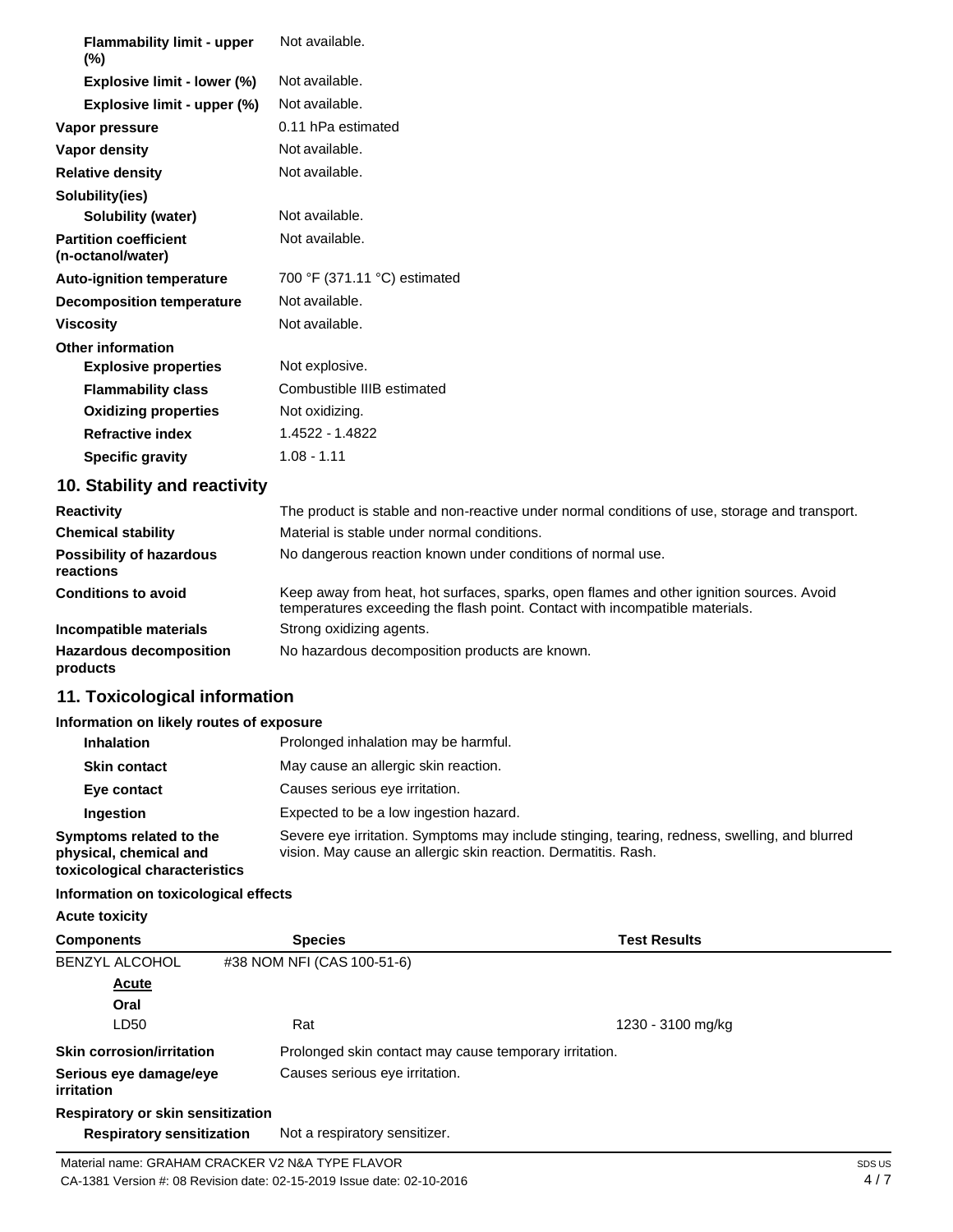| <b>Skin sensitization</b>                                                                                       | May cause an allergic skin reaction.                                                                                                                                                                                   |                                                                              |  |
|-----------------------------------------------------------------------------------------------------------------|------------------------------------------------------------------------------------------------------------------------------------------------------------------------------------------------------------------------|------------------------------------------------------------------------------|--|
| Germ cell mutagenicity                                                                                          | No data available to indicate product or any components present at greater than 0.1% are<br>mutagenic or genotoxic.                                                                                                    |                                                                              |  |
| Carcinogenicity                                                                                                 | Not classifiable as to carcinogenicity to humans.                                                                                                                                                                      |                                                                              |  |
| IARC Monographs. Overall Evaluation of Carcinogenicity                                                          |                                                                                                                                                                                                                        |                                                                              |  |
| Not listed.                                                                                                     |                                                                                                                                                                                                                        |                                                                              |  |
|                                                                                                                 | OSHA Specifically Regulated Substances (29 CFR 1910.1001-1052)                                                                                                                                                         |                                                                              |  |
| Not regulated.                                                                                                  | US. National Toxicology Program (NTP) Report on Carcinogens                                                                                                                                                            |                                                                              |  |
| Not listed.                                                                                                     |                                                                                                                                                                                                                        |                                                                              |  |
| <b>Reproductive toxicity</b>                                                                                    |                                                                                                                                                                                                                        | This product is not expected to cause reproductive or developmental effects. |  |
| Specific target organ toxicity -<br>single exposure                                                             | Not classified.                                                                                                                                                                                                        |                                                                              |  |
| <b>Specific target organ toxicity -</b><br>repeated exposure                                                    | Not classified.                                                                                                                                                                                                        |                                                                              |  |
| <b>Aspiration hazard</b>                                                                                        | Not an aspiration hazard.                                                                                                                                                                                              |                                                                              |  |
| <b>Chronic effects</b>                                                                                          | Prolonged inhalation may be harmful.                                                                                                                                                                                   |                                                                              |  |
| 12. Ecological information                                                                                      |                                                                                                                                                                                                                        |                                                                              |  |
| <b>Ecotoxicity</b>                                                                                              | The product is not classified as environmentally hazardous. However, this does not exclude the<br>possibility that large or frequent spills can have a harmful or damaging effect on the environment.                  |                                                                              |  |
| <b>Persistence and degradability</b>                                                                            | No data is available on the degradability of any ingredients in the mixture.                                                                                                                                           |                                                                              |  |
| <b>Bioaccumulative potential</b>                                                                                |                                                                                                                                                                                                                        |                                                                              |  |
| Partition coefficient n-octanol / water (log Kow)<br><b>BENZYL ALCOHOL</b><br>PROPYLENE GLYCOL<br>VANILLIN #234 | #38 NOM NFI<br>NOM NFI                                                                                                                                                                                                 | 1.1<br>$-0.92$<br>1.37                                                       |  |
| <b>Mobility in soil</b>                                                                                         | No data available.                                                                                                                                                                                                     |                                                                              |  |
| Other adverse effects                                                                                           | No other adverse environmental effects (e.g. ozone depletion, photochemical ozone creation<br>potential, endocrine disruption, global warming potential) are expected from this component.                             |                                                                              |  |
| 13. Disposal considerations                                                                                     |                                                                                                                                                                                                                        |                                                                              |  |
| <b>Disposal instructions</b>                                                                                    | Collect and reclaim or dispose in sealed containers at licensed waste disposal site. Dispose of<br>contents/container in accordance with local/regional/national/international regulations.                            |                                                                              |  |
| Local disposal regulations                                                                                      | Dispose in accordance with all applicable regulations.                                                                                                                                                                 |                                                                              |  |
| Hazardous waste code                                                                                            | The waste code should be assigned in discussion between the user, the producer and the waste<br>disposal company.                                                                                                      |                                                                              |  |
| Waste from residues / unused<br>products                                                                        | Dispose of in accordance with local regulations. Empty containers or liners may retain some<br>product residues. This material and its container must be disposed of in a safe manner (see:<br>Disposal instructions). |                                                                              |  |
| <b>Contaminated packaging</b>                                                                                   | Since emptied containers may retain product residue, follow label warnings even after container is                                                                                                                     |                                                                              |  |

## **14. Transport information**

#### **DOT**

Not regulated as dangerous goods.

#### **IATA**

Not regulated as dangerous goods.

#### **IMDG**

Not regulated as dangerous goods.

#### **Transport in bulk according to Annex II of MARPOL 73/78 and the IBC Code** Not established.

### **15. Regulatory information**

**US federal regulations**

This product is a "Hazardous Chemical" as defined by the OSHA Hazard Communication Standard, 29 CFR 1910.1200.

emptied. Empty containers should be taken to an approved waste handling site for recycling or

disposal.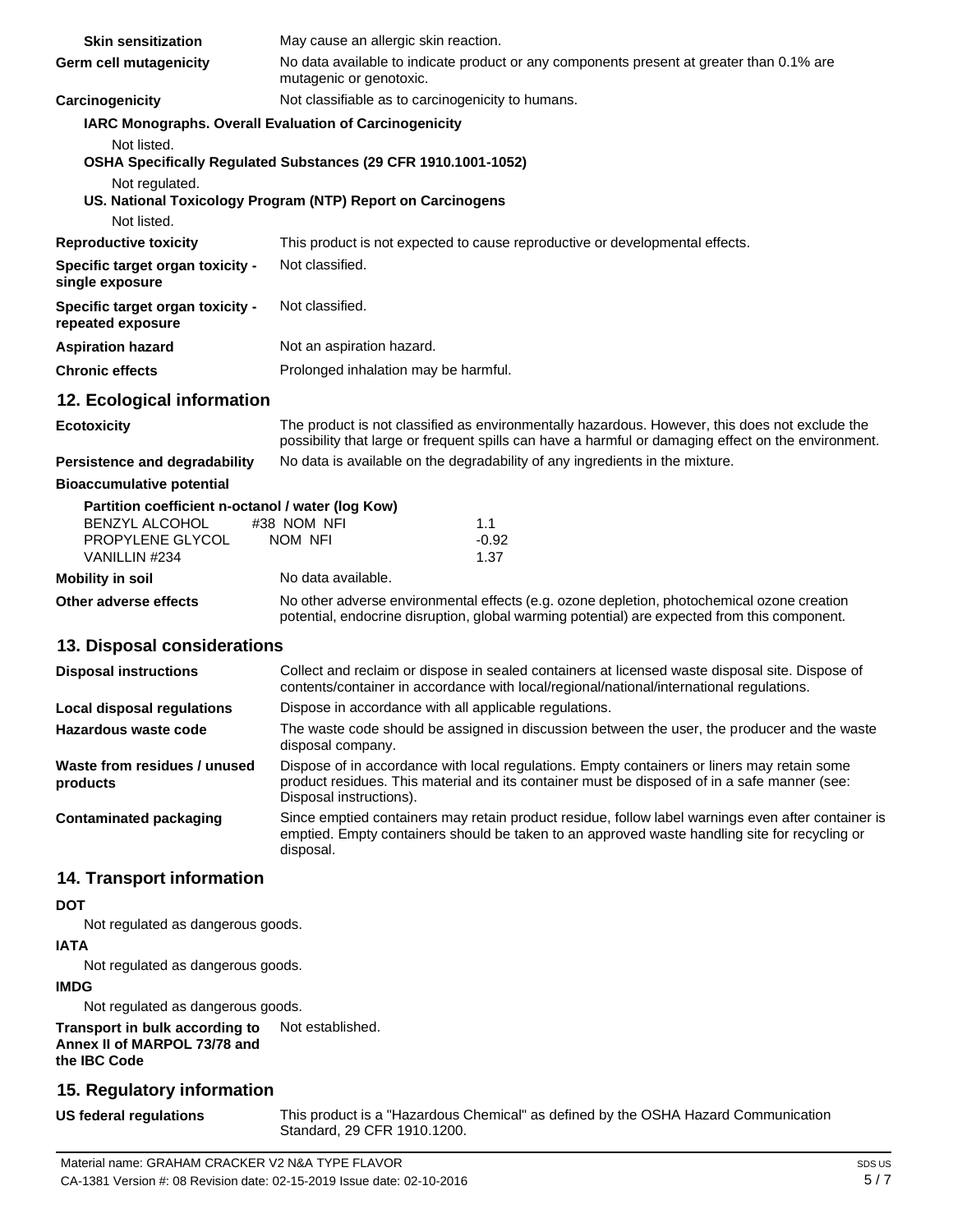## **Toxic Substances Control Act (TSCA) TSCA Section 12(b) Export Notification (40 CFR 707, Subpt. D)** Not regulated. **CERCLA Hazardous Substance List (40 CFR 302.4)** Not listed. **SARA 304 Emergency release notification** Not regulated. **OSHA Specifically Regulated Substances (29 CFR 1910.1001-1052)** Not regulated. **Superfund Amendments and Reauthorization Act of 1986 (SARA) SARA 302 Extremely hazardous substance** Not listed. **SARA 311/312 Hazardous chemical SARA 313 (TRI reporting)** Not regulated. **Other federal regulations** No (Exempt) **Clean Air Act (CAA) Section 112 Hazardous Air Pollutants (HAPs) List** Not regulated. **Clean Air Act (CAA) Section 112(r) Accidental Release Prevention (40 CFR 68.130)** Not regulated. **Safe Drinking Water Act (SDWA) US state regulations California Proposition 65** Not regulated.

California Safe Drinking Water and Toxic Enforcement Act of 1986 (Proposition 65): This material is not known to contain any chemicals currently listed as carcinogens or reproductive toxins. For more information go to [www.P65Warnings.ca.gov.](http://www.p65warnings.ca.gov/)

#### **International Inventories**

| Country(s) or region        | Inventory name                                                              | On inventory (yes/no)* |
|-----------------------------|-----------------------------------------------------------------------------|------------------------|
| Australia                   | Australian Inventory of Chemical Substances (AICS)                          | No                     |
| Canada                      | Domestic Substances List (DSL)                                              | No                     |
| Canada                      | Non-Domestic Substances List (NDSL)                                         | No                     |
| China                       | Inventory of Existing Chemical Substances in China (IECSC)                  | <b>No</b>              |
| Europe                      | European Inventory of Existing Commercial Chemical<br>Substances (EINECS)   | No.                    |
| Europe                      | European List of Notified Chemical Substances (ELINCS)                      | No                     |
| Japan                       | Inventory of Existing and New Chemical Substances (ENCS)                    | No                     |
| Korea                       | Existing Chemicals List (ECL)                                               | <b>No</b>              |
| New Zealand                 | New Zealand Inventory                                                       | No                     |
| Philippines                 | <b>Philippine Inventory of Chemicals and Chemical Substances</b><br>(PICCS) | <b>No</b>              |
| Taiwan                      | Taiwan Chemical Substance Inventory (TCSI)                                  | No                     |
| United States & Puerto Rico | Toxic Substances Control Act (TSCA) Inventory                               | <b>No</b>              |

\*A "Yes" indicates that all components of this product comply with the inventory requirements administered by the governing country(s) A "No" indicates that one or more components of the product are not listed or exempt from listing on the inventory administered by the governing country(s).

### **16. Other information, including date of preparation or last revision**

| <b>Issue date</b>    | 02-10-2016 |
|----------------------|------------|
| <b>Revision date</b> | 02-15-2019 |
| <b>Version #</b>     | 08         |